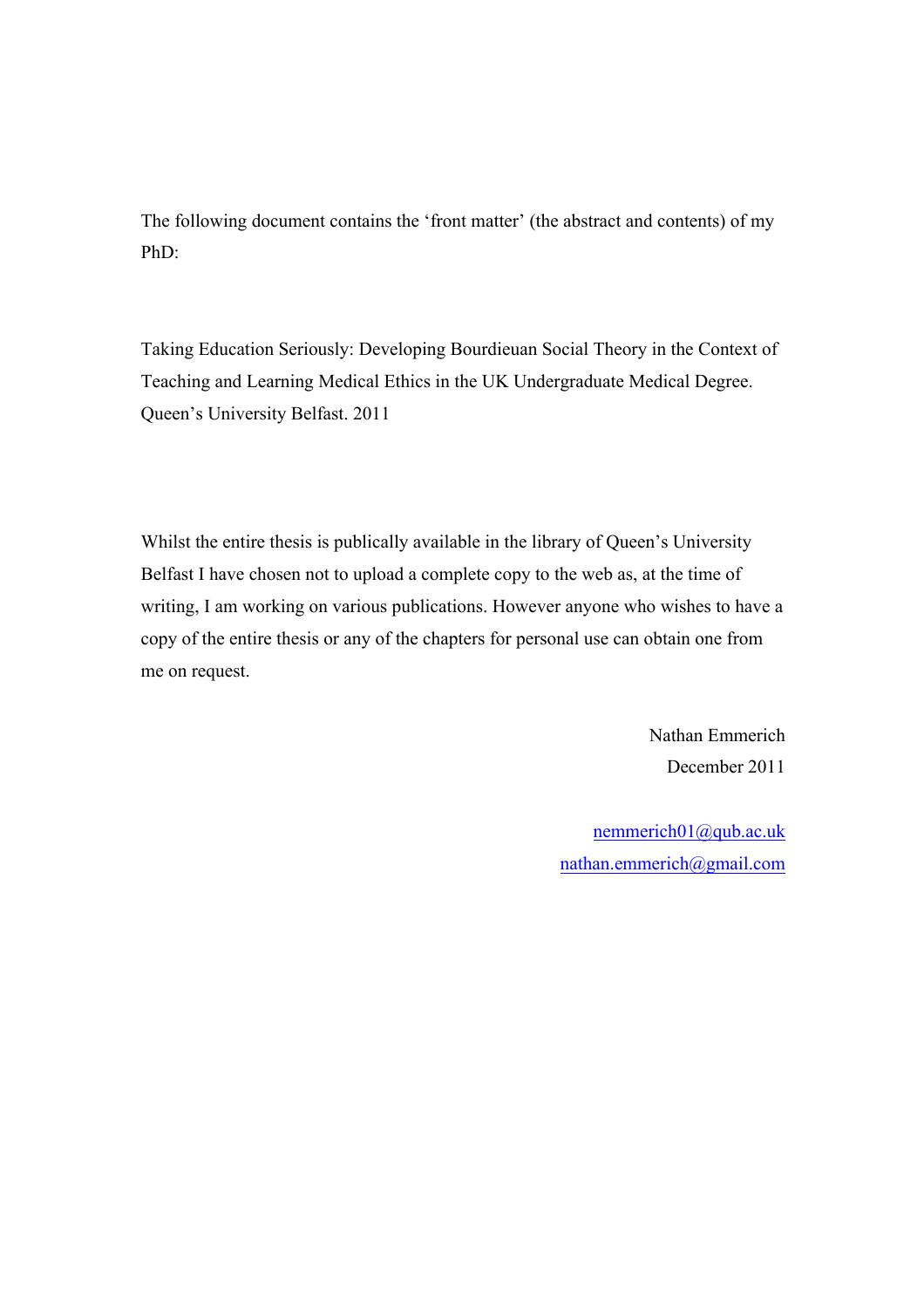**Taking Education Seriously: Developing Bourdieuan Social Theory in the Context of Teaching and Learning Medical Ethics in the UK Undergraduate Medical Degree.**

> **Nathan Emmerich (BA, MA, M.Res.)**

Submitted in accordance with the regulations for the Degree of PhD.

**School of Sociology, Social Policy and Social Work Queen's University Belfast** 

**December 2011**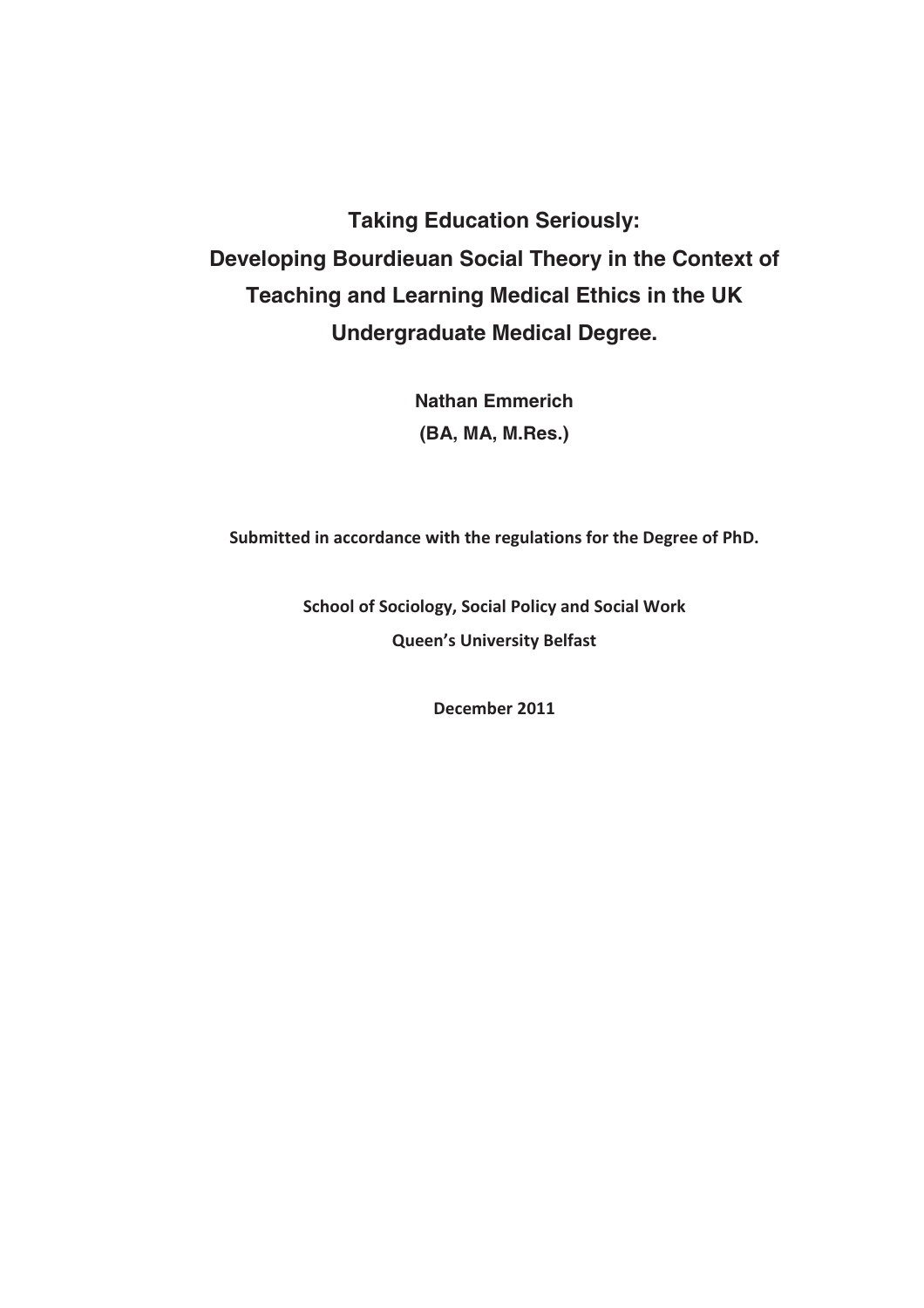## **Acknowledgements**

The first person that deserves to be acknowledged is Sally Wheeler, without whom this thesis would never have been started.

I would like to thank my supervisors Professor Lindsay Prior, Dr Matt Wood, Dr Maeve Rae, and Ciaran Thomas Burke who acted in first, second, clinical and honorary capacities respectively. I'd also like to thank those whose medical ethics education classes they kindly permitted me to observe and those who gave up their time to participated in interviews, both of which have significantly informed my views. Thanks to you all. I'd like to make particular mention of Professor W.G. Irwin, for kindly corresponding with me and reading an early draft of the appendix.

Many people have helped me along the way, either personally or professionally, and often both. Thanks to Dr Marian Duggan, Dr Siún Carden, Dr Julia Hynes, Dr Barry Lyons, (soon to be Dr) Nicola Ingram, Dr Caragh Brosnan, Professor Linda Mulcahy, Professor Ruth Chadwick, Professor Ian Young, Professor Søren Holm, Dr Duncan Wilson, and Dr Darryl Gunson. The staff of Queen's University Belfast Libraries, and particularly of the Medical library, deserve honorable mention for their ongoing assistance and comprehensive document delivery service. As do library and archive staff at the British Library, the Wellcome Collection and the Royal Society of Medicine.

I would also like to acknowledge the various organizations that have provided me with funding and so contributed to the development of this thesis. First Atlantic Philanthropies who generously funded the PhD itself. Second all those who have provided funds and/ or sponsorship for the various events I have organized: the Wellcome Trust; the Foundation for the Sociology of Health and Illness; Cesagen; the British Sociological Association; Wiley-Blackwell; Nuffield Bioethics; Northern Ireland Forum for Ethics in Medicine and Healthcare; and Queen's University Belfast, particularly the School of Law for their administrative support. Third all those who have provided me with funds to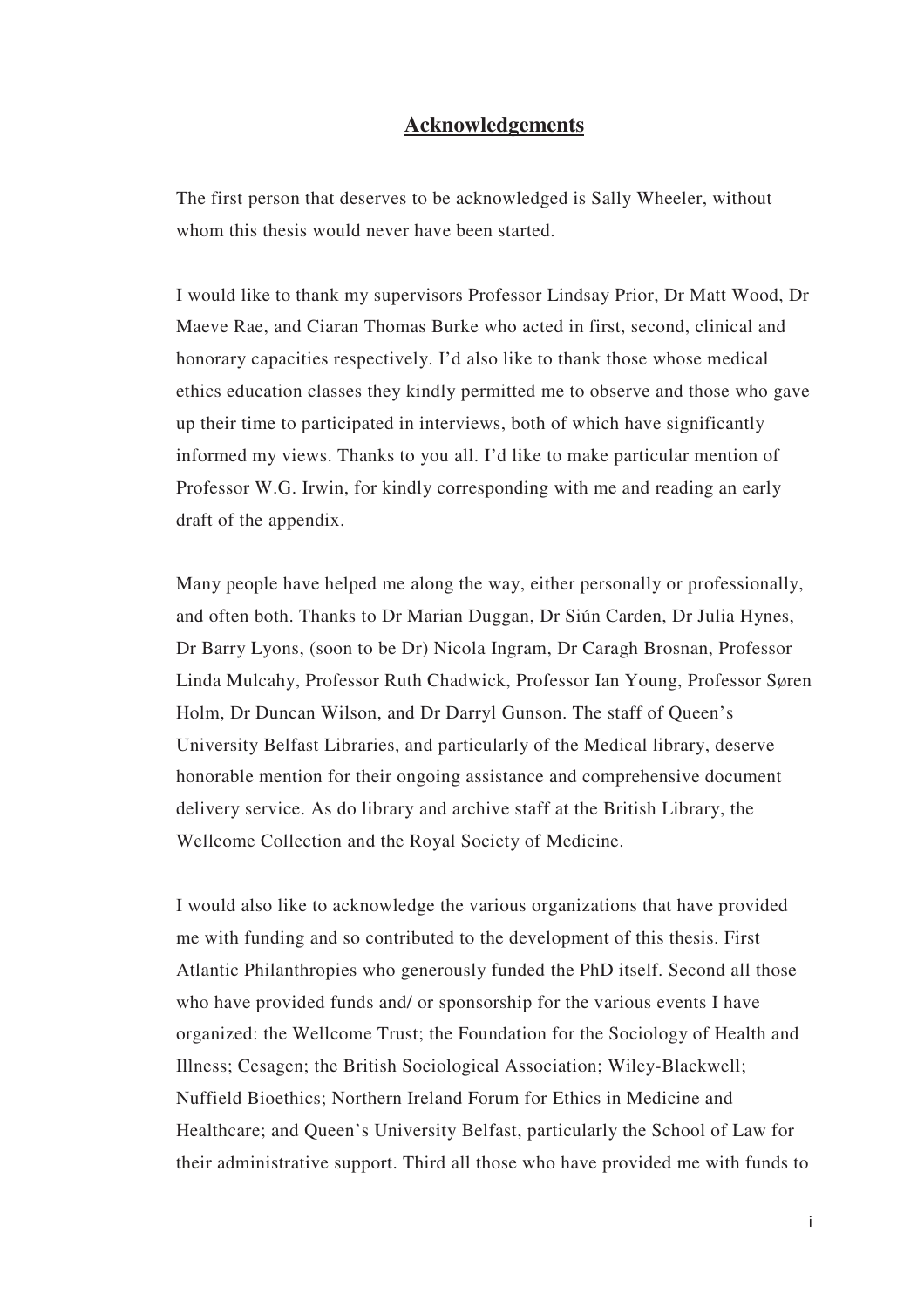travel and participate in various conference and other events: the Foundation for the Sociology of Health and Illness; the Society for Applied Philosophy; the Academy of Social Sciences; the European Society for Philosophy Medicine and Healthcare; the History of Bioethics conference, University of Manchester 2011; Nuffield Bioethics; Belfast Health and Social Care Trust; the School of Sociology, Social Policy and Social Work, Queen's University Belfast; and Research and Regional services, Queen's University Belfast.

Thanks are also due to my parents, particularly for their biannual contribution to my library.

The final person who deserves acknowledgement is Sally Wheeler, without whom this thesis would never have been finished.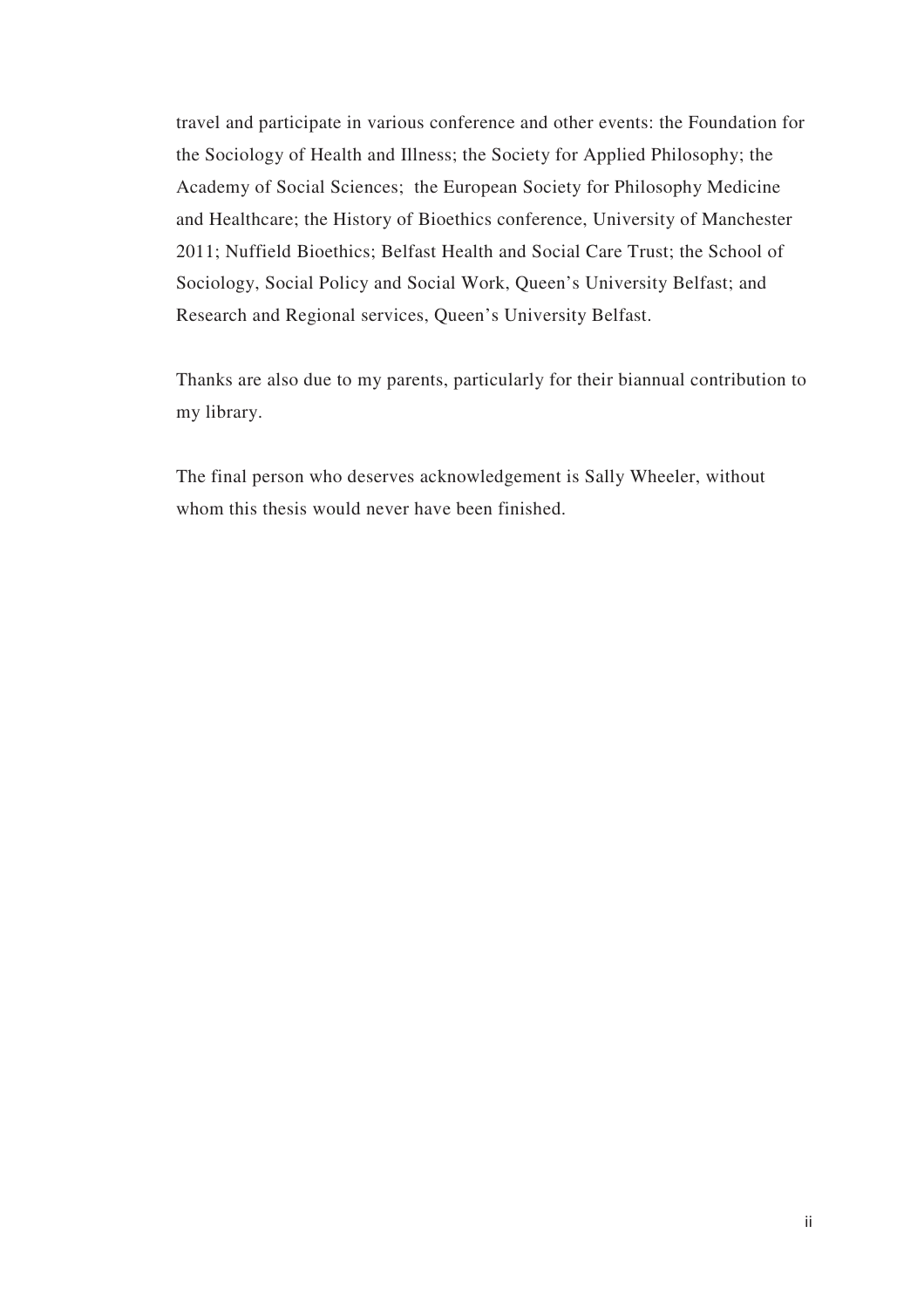| 1.1.   |                                                                                 |  |
|--------|---------------------------------------------------------------------------------|--|
| 1.2.   |                                                                                 |  |
| 1.3.   | Two Distinctions from Modern Apprenticeship Theory11                            |  |
| 1.3.1. |                                                                                 |  |
| 1.3.2. | Metaphors for Learning: Acquisition and Participation  14                       |  |
| 1.4.   | Ordinary Language Philosophy: A Wittgensteinian Thread  16                      |  |
| 1.4.1. |                                                                                 |  |
| 1.4.2. |                                                                                 |  |
| 1.5.   |                                                                                 |  |
|        |                                                                                 |  |
| 2.1.   |                                                                                 |  |
| 2.1.1. |                                                                                 |  |
| 2.1.2. |                                                                                 |  |
| 2.2.   | Doing Social Science: For a Social Scientific Perspective on Ethics and         |  |
|        |                                                                                 |  |
| 2.2.1. |                                                                                 |  |
| 2.2.2. |                                                                                 |  |
| 2.2.3. |                                                                                 |  |
| 2.3.   |                                                                                 |  |
| 2.3.1. |                                                                                 |  |
| 2.3.2. |                                                                                 |  |
| 2.3.3. |                                                                                 |  |
| 2.3.4. |                                                                                 |  |
| 2.3.5. |                                                                                 |  |
| 2.4.   |                                                                                 |  |
|        | 3: The Sociology of Medical Education and Bourdieuan Professional Reproduction: |  |
| 3.1.   |                                                                                 |  |

## **Contents:**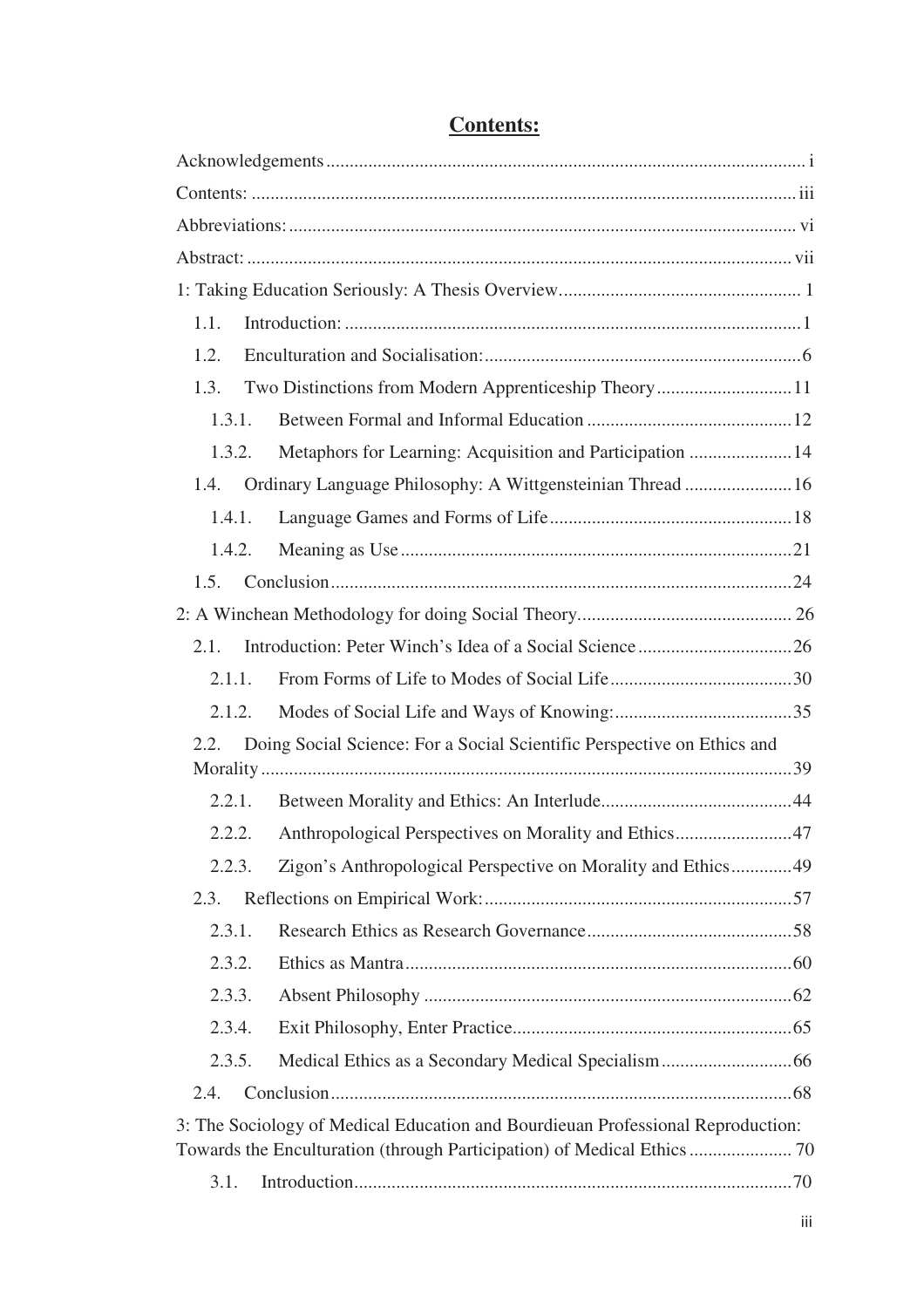| 3.2.   |        |                                                                               |
|--------|--------|-------------------------------------------------------------------------------|
| 3.3.   |        | Bourdieuan Studies in the Sociology of Medical Education 75                   |
|        | 3.3.2. |                                                                               |
|        | 3.3.3. | The (Medical) Habitus in Medical Education and Training82                     |
| 3.4.   |        |                                                                               |
|        | 3.4.1. |                                                                               |
| 3.4.2. |        | Sinclair's Dispositions 2: A Critical Engagement for a Medical                |
| 3.5.   |        |                                                                               |
|        | 3.5.1. | From Mundane Reflexivity and Consciousness to Medical                         |
|        | 3.5.2. | Developing a Disposition for Medical Ethics Education  103                    |
|        | 3.5.3. |                                                                               |
|        | 3.5.4. |                                                                               |
| 3.6.   |        |                                                                               |
|        |        | 4: The Recent Development and Current Practices of Teaching Medical Ethics to |
| 4.1.   |        |                                                                               |
| 4.2.   |        |                                                                               |
| 4.3.   |        |                                                                               |
| 4.4.   |        | 1993's Tomorrow's Doctors: Promoting an Integrated Curriculum.  130           |
| 4.4.1. |        |                                                                               |
| 4.5.   |        | Medical Ethics and the UK undergraduate medical degrees:136                   |
| 4.6.   |        |                                                                               |
| 4.6.1. |        | Medical Ethics Education Prior to Tomorrow's Doctors: 139                     |
| 4.6.2. |        | Medical Ethics Education Post Tomorrow's Doctors: 144                         |
| 4.7.   |        | Conclusion: Three Generalised Approaches to Medical Ethics Education on       |
|        |        |                                                                               |
| 5.1.   |        |                                                                               |
| 5.2.   |        |                                                                               |
| 5.2.1. |        | Schön's Ideal of Reflective Practice and the Reflective Practitioner 157      |
| 5.3.   |        |                                                                               |
| 5.3.1. |        |                                                                               |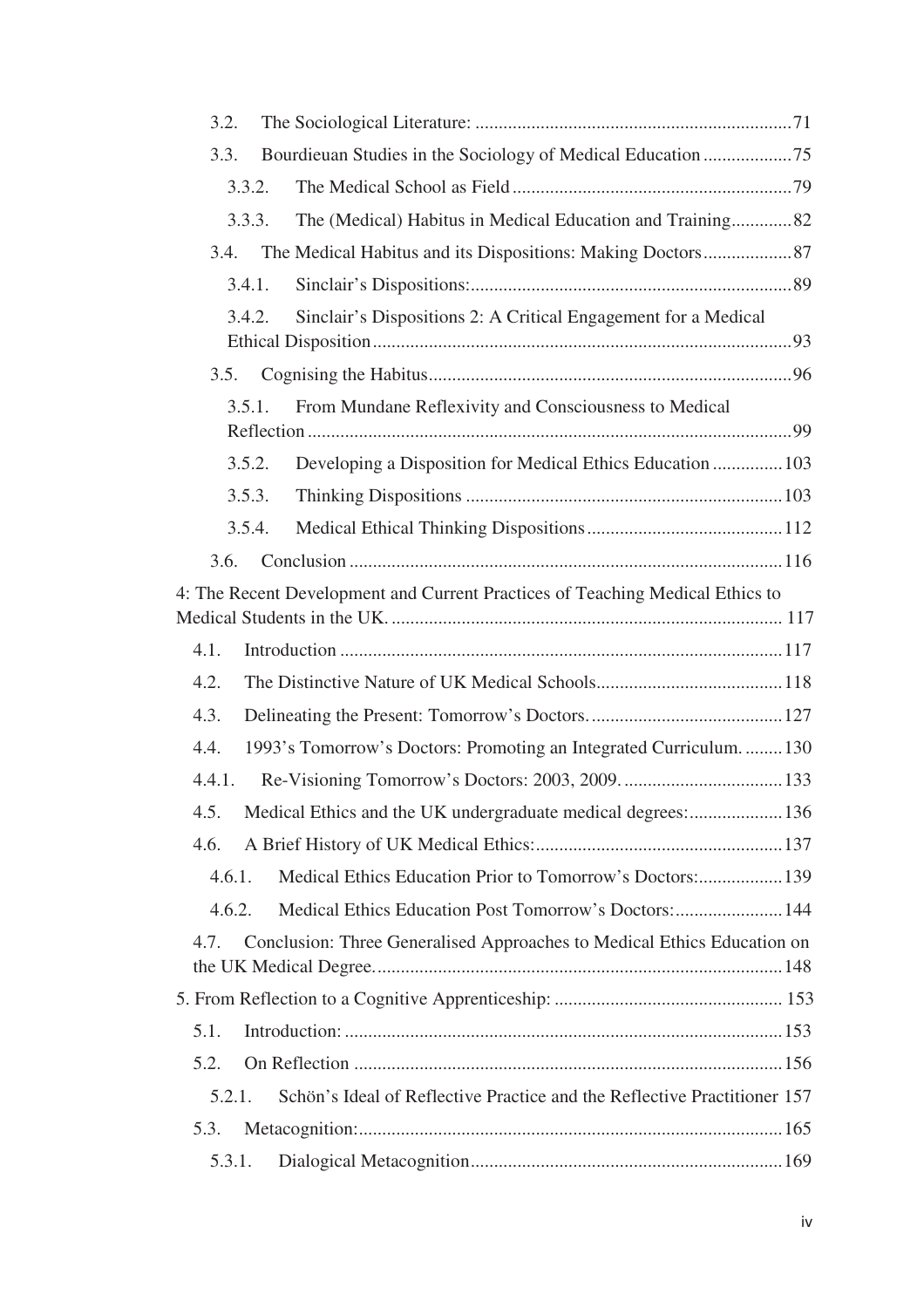| 5.4.                                                                           |  |  |  |
|--------------------------------------------------------------------------------|--|--|--|
| 5.4.1.                                                                         |  |  |  |
| 5.5.                                                                           |  |  |  |
| 6: On Bourdieuan Thinking Dispositions and Cognitive Apprenticeship in Medical |  |  |  |
| 6.1.                                                                           |  |  |  |
| 6.2.                                                                           |  |  |  |
| From Grammar and Grammatical Rules to Ethics and Ethical<br>6.2.1.             |  |  |  |
|                                                                                |  |  |  |
| 6.3.1.                                                                         |  |  |  |
| 6.3.2.                                                                         |  |  |  |
| 6.3.3.                                                                         |  |  |  |
| Conclusion: Cognitive Apprenticeship and (Cognitive) Habitus:202<br>6.4.       |  |  |  |
|                                                                                |  |  |  |
| 7.1.                                                                           |  |  |  |
| 7.2.                                                                           |  |  |  |
| 7.3.                                                                           |  |  |  |
| 7.3.1.                                                                         |  |  |  |
| 7.3.2.                                                                         |  |  |  |
| 7.4.                                                                           |  |  |  |
| Appendix: Remaking Medical Education: From General Practice to Medical Ethics: |  |  |  |
| A.1.                                                                           |  |  |  |
| Prof. W.G. Irwin and the Founding General Practice at QUB 224<br>A.2.          |  |  |  |
| Teaching and Researching Education in General Practice 227<br>A.2.1.           |  |  |  |
| A.2.1.1.                                                                       |  |  |  |
| A.2.1.2.                                                                       |  |  |  |
| A.2.1.3.                                                                       |  |  |  |
| A.2.1.4.                                                                       |  |  |  |
| A.2.2.                                                                         |  |  |  |
|                                                                                |  |  |  |
|                                                                                |  |  |  |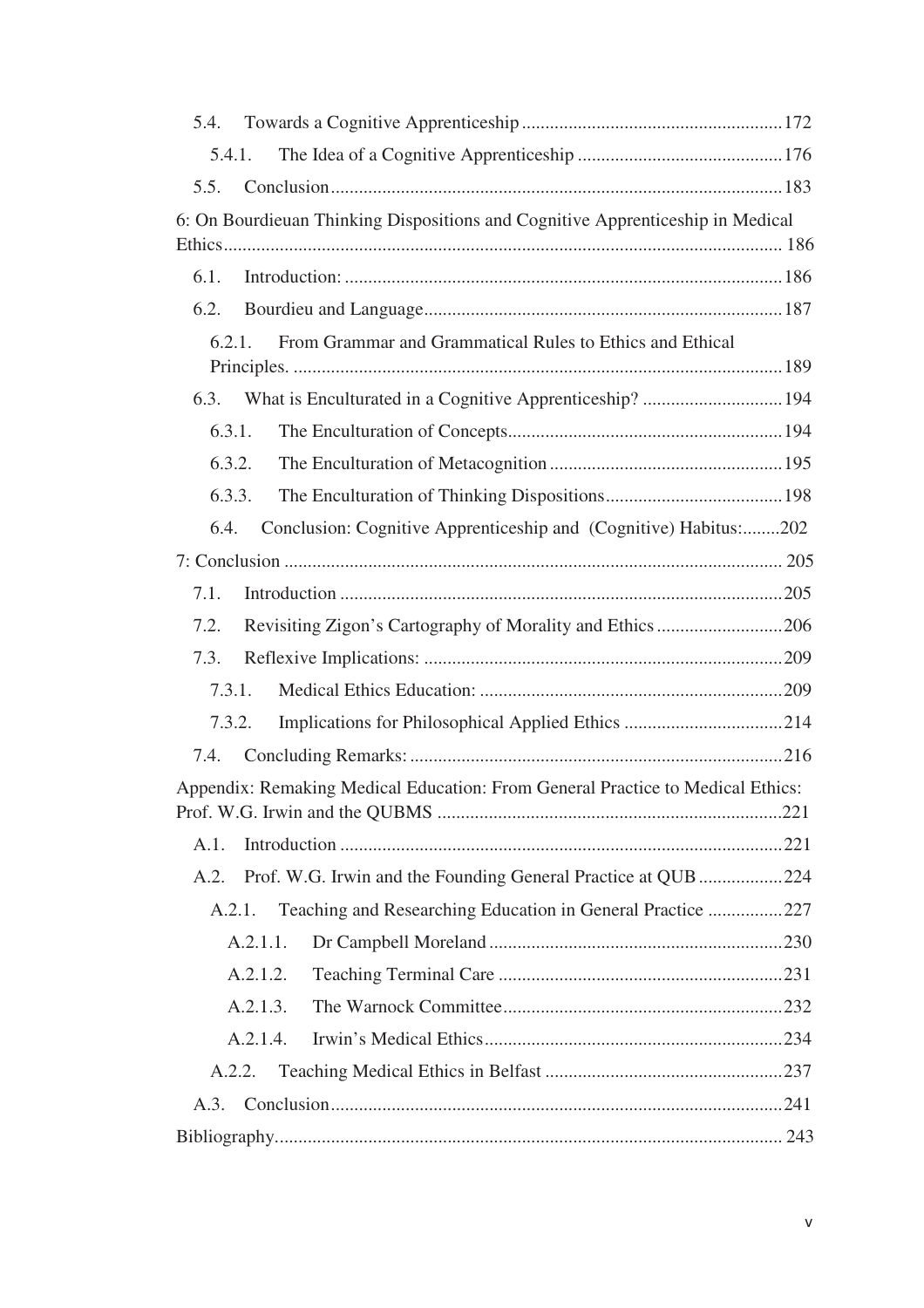## **Abbreviations:**

AMA: American Medical Association ASME: Association of Medical Education (UK) BA: Bachelor of Arts BMA: British Medical Association BMJ: British Medical Journal BSc: Bachelor of Science DHSSNI: Department of Health and Social Services Northern Ireland FRCP: Fellow of the Royal College of Physicians GMC: General Medical Council GP: General Practitioner IME: Institute of Medical Ethics IRA: Irish Republican Army JASME: Junior Association of Medical Education JME: Journal of Medical Ethics LMG: London Medical Group MA: Master of Arts MSc: Master of Science NI: Northern Ireland PBL: Problem Based Learning PGCCE/ HE: Postgraduate Certificate in Clinical Education/ in Higher Education QUB: Queen's University Belfast QUBMS: Queen's University Belfast Medical School RCGP: Royal College of General Practitioners SCM: Student Christian Movement SLT: Socio-Cultural Learning Theory SRHE: Society for Research into Higher Education SSC: Student Selected Components SSK: Social Studies of Knowledge SSM: Student Selected Modules SSME: Society for the Study of Medical Ethics

UMS: Ulster Medical Society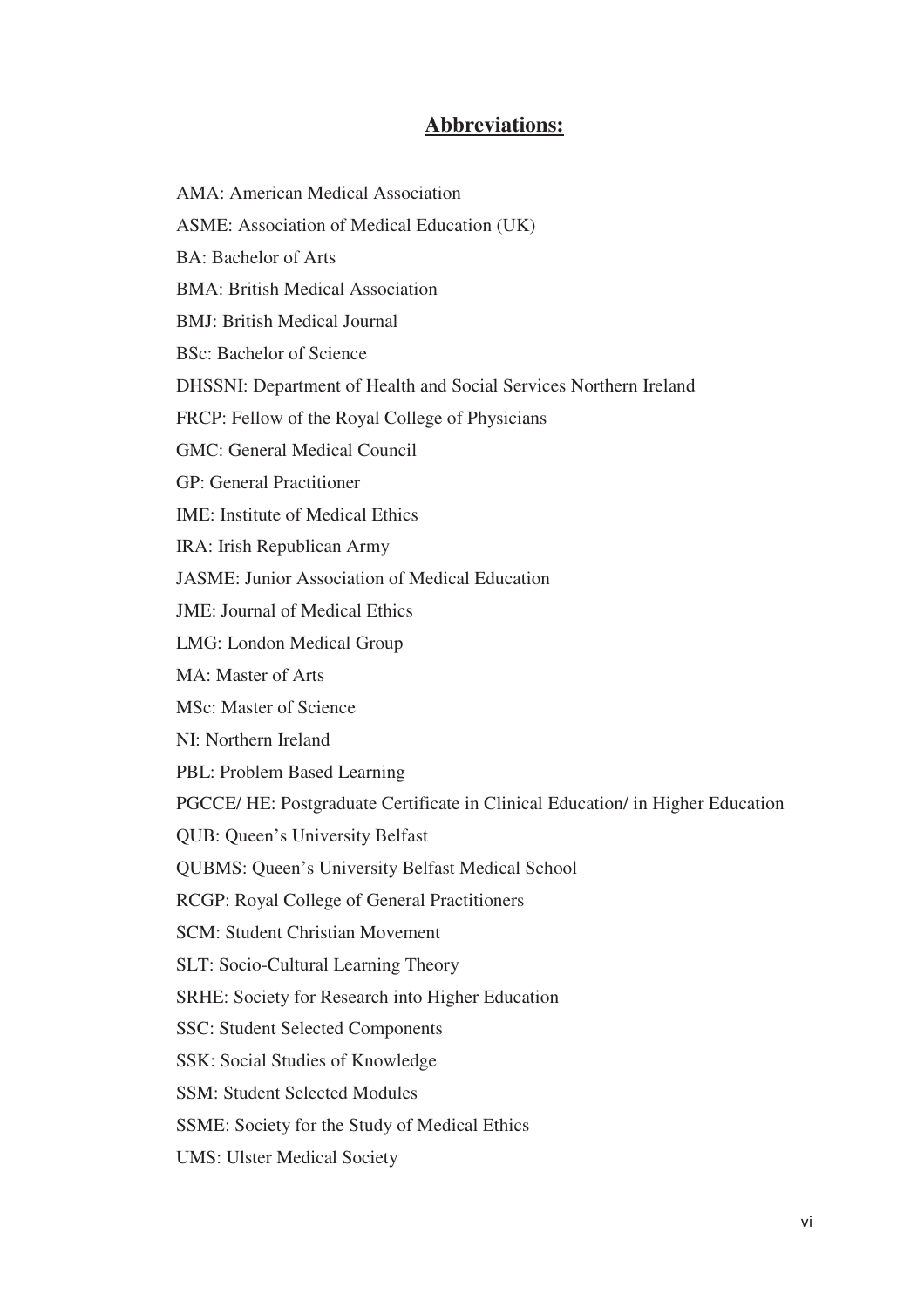## **Abstract:**

This thesis attempts to develop a social theoretical perspective on professional reproduction in order that we can take education seriously. Social theories of professional reproduction tend to focus on socialisation as an informal process whilst largely ignoring the formal educational experiences of students. Through the development of the term 'enculturation' I demonstrate that formal education and informal socialisation can and should be considered as related phenomena. I make use of the formal medical ethics education that occurs during contemporary undergraduate medical education in the UK and ideas of the moral socialisation of medical students as the ground for the more detailed exegesis that occurs in chapters 3, 5 and 6. In chapter 1, I set out a Winchean position on the 'doing of social theory' and, based on the anthropological perspective of Jarrett Zigon, I give an account of ethics and morality that informs the remainder of the thesis. I also offer some reflections of the nature and origin of my view of medical ethics as an aspect on the field of medicine and medical education.

Through a consideration of sociological studies of medical education, and the Bourdieuan social theory many of them have adopted, I argue, in chapter 3, that if we are to accommodate the 'ethical enculturation' of medical students within a social theory of professional reproduction then we must develop a more cognitive perspective on habitus. To this end I make use of the psychological and educational idea of 'thinking dispositions.' In the subsequent chapter (4) I give a historical account of the development of 'medical ethics' within medical education. Against assumptions that modern medical ethics is in some way a phenomenon external to medicine I show that its advancement within the medical school is consistent with wider changes in medical education culminating in the GMC's 'Tomorrow's Doctors' (1993). I provide more detailed support for my view in the appendix where I present a 'case study' of the development of medical ethics education in the Belfast Medical School through a consideration of the career of W.G.Irwin, one of the first Professors of General Practice in the UK and Ireland.